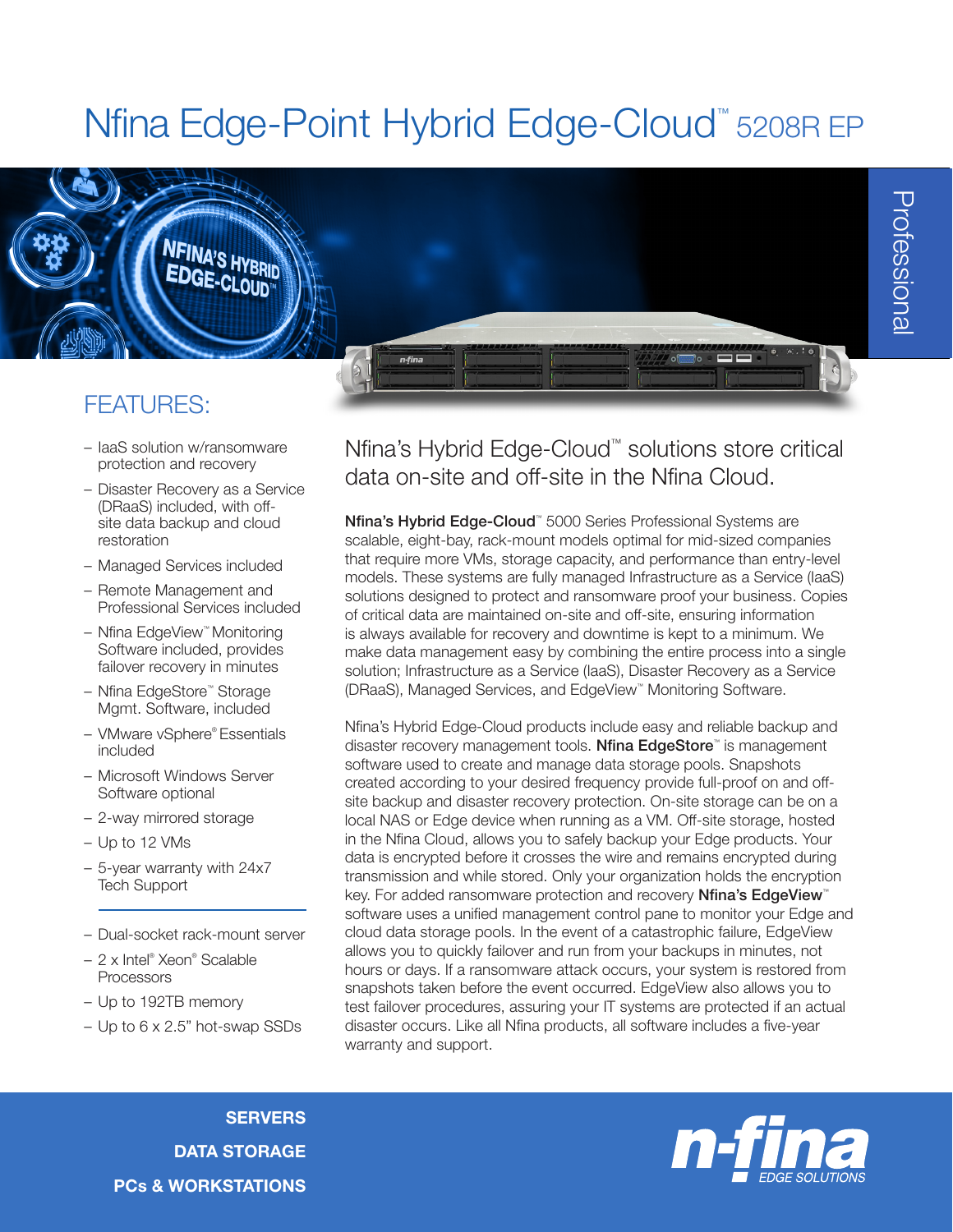# Nfina Edge-Point Hybrid Edge-Cloud™ 5208R EP

#### **SPECIFICATIONS**

| <b>Model</b>                           | 5208R EP-4                                                                                                                                                                                                                      | 5208R EP-8                                                                                             | 5208R EP-12                                                                                            |  |
|----------------------------------------|---------------------------------------------------------------------------------------------------------------------------------------------------------------------------------------------------------------------------------|--------------------------------------------------------------------------------------------------------|--------------------------------------------------------------------------------------------------------|--|
| Processors                             | 2 x Intel <sup>®</sup> Xeon <sup>®</sup> Silver 4208<br>Scalable processors                                                                                                                                                     | 2 x Intel <sup>®</sup> Xeon <sup>®</sup> Silver 4215<br>Scalable processors                            | 2 x Intel <sup>®</sup> Xeon® Gold 5217<br>Scalable processors                                          |  |
| Cores & Threads                        | 8 cores, 16 threads (per)                                                                                                                                                                                                       | 8 cores, 16 threads (per)                                                                              | 8 cores, 16 threads (per)                                                                              |  |
| Processor Speed                        | 2.1GHz to 3.2GHz (per)                                                                                                                                                                                                          | 2.5GHz to 3.5GHz (per)                                                                                 | 3.0GHz to 3.7GHz (per)                                                                                 |  |
| Intel <sup>®</sup> Smart Cache         | 11MB (per processor)                                                                                                                                                                                                            | 11MB (per processor)                                                                                   | 11MB (per processor)                                                                                   |  |
| Socket                                 | Dual socket P                                                                                                                                                                                                                   | Dual socket P                                                                                          | Dual socket P                                                                                          |  |
| Memory Included                        | 96GB memory<br>12 x 8GB DDR4, 2933MHz                                                                                                                                                                                           | 128GB memory<br>8 x 16GB DDR4, 2933MHz                                                                 | 192GB memory<br>12 x 16GB DDR4, 2933MHz                                                                |  |
| <b>Storage Pool Drives</b>             | 6 x 960GB 2.5" hot-swap<br>SSDs (Mirrored)<br>2 x 100GB 2.5" Intel Optane™<br>NVMe SSDs (Write log)                                                                                                                             | 6 x 1.92TB 2.5" hot-swap<br>SSDs (Mirrored)<br>2 x 100GB 2.5" Intel Optane™<br>NVMe SSDs (Write log)   | 4 x 3.84TB 2.5" hot-swap<br>SSDs (Mirrored)<br>2 x 100GB 2.5" Intel Optane™<br>NVMe SSDs (Write log)   |  |
| <b>Boot Drives</b>                     | 2 x 500GB M.2 SSDs                                                                                                                                                                                                              | 2 x 500GB M.2 SSDs                                                                                     | 2 x 500GB M.2 SSDs                                                                                     |  |
| <b>Storage Capacity</b>                | 2.36TB usable                                                                                                                                                                                                                   | 4.72TB usable                                                                                          | 6.29TB usable                                                                                          |  |
| Storage Controller                     | 1 x 9400-8i8e 12Gb/s SAS Host Bus Adapter                                                                                                                                                                                       |                                                                                                        |                                                                                                        |  |
| Remote Management                      | IPMI 2.0, KVM over HTML5                                                                                                                                                                                                        |                                                                                                        |                                                                                                        |  |
| <b>TPM</b>                             |                                                                                                                                                                                                                                 | Version 2.0, optional                                                                                  |                                                                                                        |  |
| OS/Virtual Platform                    |                                                                                                                                                                                                                                 | VMware vSphere® Essentials                                                                             |                                                                                                        |  |
| # of VMs                               | $\overline{4}$                                                                                                                                                                                                                  | 8                                                                                                      | 12                                                                                                     |  |
| Software Included                      | Nfina EdgeView <sup>™</sup> Monitoring<br>Nfina EdgeStore <sup>™</sup> 4TB<br>VMware ESXi <sup>™</sup>                                                                                                                          | Nfina EdgeView <sup>™</sup> Monitoring<br>Nfina EdgeStore <sup>™</sup> 8TB<br>VMware ESXi <sup>™</sup> | Nfina EdgeView <sup>™</sup> Monitoring<br>Nfina EdgeStore <sup>™</sup> 8TB<br>VMware ESXi <sup>™</sup> |  |
| <b>Optional Software</b>               | Microsoft <sup>®</sup> Windows Server <sup>®</sup><br>2019, CALs extra                                                                                                                                                          | Microsoft <sup>®</sup> Windows Server <sup>®</sup><br>2019, CALs extra                                 | Microsoft <sup>®</sup> Windows Server <sup>®</sup><br>2019 Datacenter, CALs extra                      |  |
| Managed Services and<br>DRaaS Included | Nfina Cloud - Secure cloud based data backup and storage<br>Nfina Restore - Data recovery from cloud storage                                                                                                                    |                                                                                                        |                                                                                                        |  |
| Form Factor                            | 5208R-i20 1U rack-mount enclosure, 1.72" x 16.93" x 27.95"                                                                                                                                                                      |                                                                                                        |                                                                                                        |  |
| <b>Operating Temp</b>                  | 10°C to 35°C (50°F to 95°F)                                                                                                                                                                                                     |                                                                                                        |                                                                                                        |  |
| Input Voltage                          | 100-127V @ 10A, 50/60 Hz<br>200-240V @ 6A, 50/60 Hz                                                                                                                                                                             |                                                                                                        |                                                                                                        |  |
| Power Supplies                         | Dual redundant hot-swap 1100W AC                                                                                                                                                                                                |                                                                                                        |                                                                                                        |  |
| Regulatory<br>Certifications           | NRTL Nemko (US, Canada), CE (Europe), RCM (Australia/NZ), GS (Germany), FCC (US), ICES-3(A)<br>(Canada), KC (Korea), Ukraine Certification, BSMI (Taiwan), EAC (Russia), VCCI-A (Japan), RoHS<br>EVPU 20 (China), MIC (Vietnam) |                                                                                                        |                                                                                                        |  |
| Warranty                               | 5 years, Hardware and Software                                                                                                                                                                                                  |                                                                                                        |                                                                                                        |  |